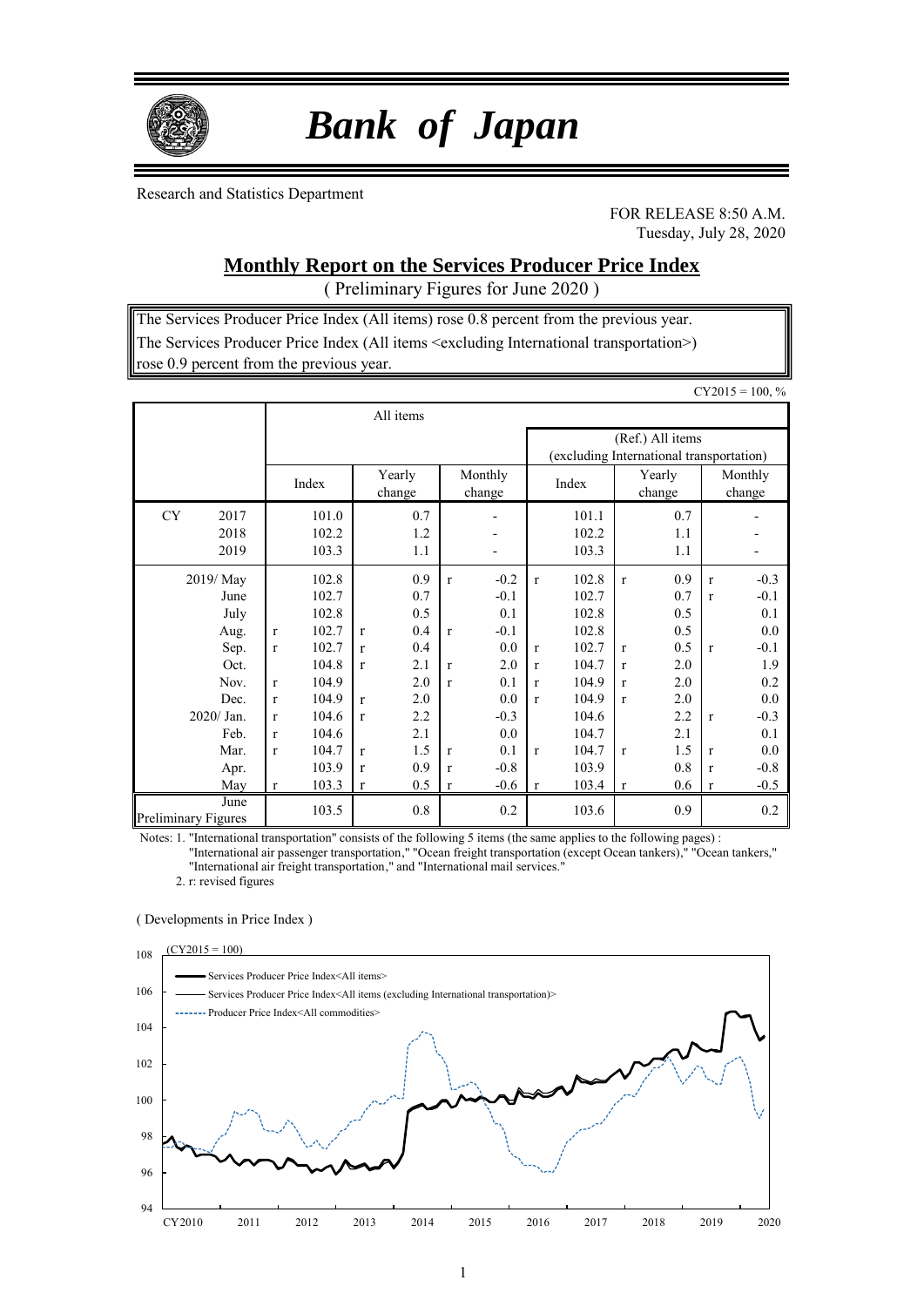### (All items and the details contributing to the monthly differences of yearly changes in June)

|           | Monthly<br>difference of       | Yearly change (%) |      |  |
|-----------|--------------------------------|-------------------|------|--|
|           | yearly changes<br>$(\%$ point) | May               | June |  |
| All items | 0.3                            | 0.5               | 0.8  |  |

### $\nabla$ Details contributing to the monthly differences of yearly changes in June

| Major groups • Subgroups |                                                | Monthly<br>differences of<br>contribution | Yearly change (%) |         | Items                                                                                         |
|--------------------------|------------------------------------------------|-------------------------------------------|-------------------|---------|-----------------------------------------------------------------------------------------------|
|                          |                                                | to yearly changes<br>$(\%$ point)         | May               | June    |                                                                                               |
|                          | +: Advertising services                        | 0.11                                      | $-12.8$           | $-10.4$ |                                                                                               |
|                          | +: Newspaper advertising                       | 0.05                                      | $-9.4$            |         | 4.1 Newspaper advertising                                                                     |
|                          | $+$ : Internet advertising                     | 0.05                                      | $-12.0$           |         | -8.0 Internet advertising                                                                     |
|                          | $+$ : Television advertising                   | 0.02                                      | $-24.6$           |         | -22.8 Television advertising (spot advertising)                                               |
|                          | -: Other advertising services                  | $-0.01$                                   | 0.5               |         | -0.3 Free newspaper and magazine advertising                                                  |
|                          | $+$ : Real estate services                     | 0.11                                      | $-1.3$            | $-0.2$  |                                                                                               |
|                          | $+$ : Other space rental                       | 0.11                                      | $-7.4$            |         | -5.0 Sales space rental                                                                       |
|                          | $+$ : Other services                           | 0.06                                      | 1.5               | 1.7     |                                                                                               |
|                          | $+$ : Hotels                                   | 0.04                                      | $-37.5$           |         | $-35.9$ Hotels                                                                                |
|                          | +: Worker dispatching services                 | 0.02                                      | 6.2               | 6.5     | Dispatch of clerical and sales workers, Dispatch<br>of manufacturing and logistics workers    |
|                          | $+$ : Information and communications           | 0.03                                      | 1.4               | 1.6     |                                                                                               |
|                          | $+$ : Internet based services                  | 0.01                                      | $-2.9$            |         | -2.3 Web portals                                                                              |
|                          | $+$ : Software development                     | 0.01                                      | 2.5               |         | 2.6 Custom software (except Embedded software)                                                |
|                          | $+$ : Leasing and rental                       | 0.02                                      | 0.9               | 1.2     |                                                                                               |
|                          | $+$ : Leasing                                  | 0.02                                      | 0.6               | 1.1     | Communications equipment leasing, Leasing of<br>computer and related equipment, Car leasing   |
|                          | $+$ : Transportation and postal activities     | 0.01                                      | 1.6               | 1.6     |                                                                                               |
|                          | $+$ : Ocean freight transportation             | 0.03                                      | $-16.7$           | $-12.8$ | Ocean freight transportation (except Ocean<br>$tankers)*$                                     |
|                          | $+$ : Domestic air passenger transportation    | 0.01                                      | $-1.7$            |         | 0.5 Domestic air passenger transportation                                                     |
|                          | $-$ : International air freight transportation | $-0.02$                                   | 73.1              |         | 50.2 International air freight transportation*                                                |
|                          | -: Road freight transportation                 | $-0.01$                                   | 2.2               | 2.0     | Motor freight transportation (Mineral and<br>chemical products), Door-to-door parcel delivery |
|                          | International air passenger<br>transportation  | $-0.01$                                   | $-10.6$           |         | -15.1 International air passenger transportation*                                             |

### $\nabla$  Contribution of each Major group to the yearly change in June

| Major groups                         | Contribution to<br>yearly change**<br>$(\%$ point) | Subgroups                                                                                                             |
|--------------------------------------|----------------------------------------------------|-----------------------------------------------------------------------------------------------------------------------|
| All items                            | 0.8                                                |                                                                                                                       |
| Other services                       | 0.60                                               | Worker dispatching services, Civil engineering and architectural<br>services, Building maintenance                    |
| Information and communications       | 0.35                                               | Software development, Information processing and information<br>providing services, Fixed telecommunications services |
| Transportation and postal activities | 0.26                                               | Road freight transportation, Railroad passenger transportation,<br>International air freight transportation           |
| Leasing and rental                   | 0.09                                               | Leasing, Rental                                                                                                       |
| Finance and insurance                | 0.05                                               | Financial services (commission)                                                                                       |
| Real estate services                 | $-0.02$                                            | Other space rental                                                                                                    |
| Advertising services                 | $-0.51$                                            | Television advertising, Internet advertising, Magazine advertising                                                    |

Notes: 1. "Monthly differences of yearly changes" is obtained by subtracting yearly changes of previous month from those of present month.<br>2. \*: "International transportation"<br>3. \*\*: The figure of "All items" is yearly cha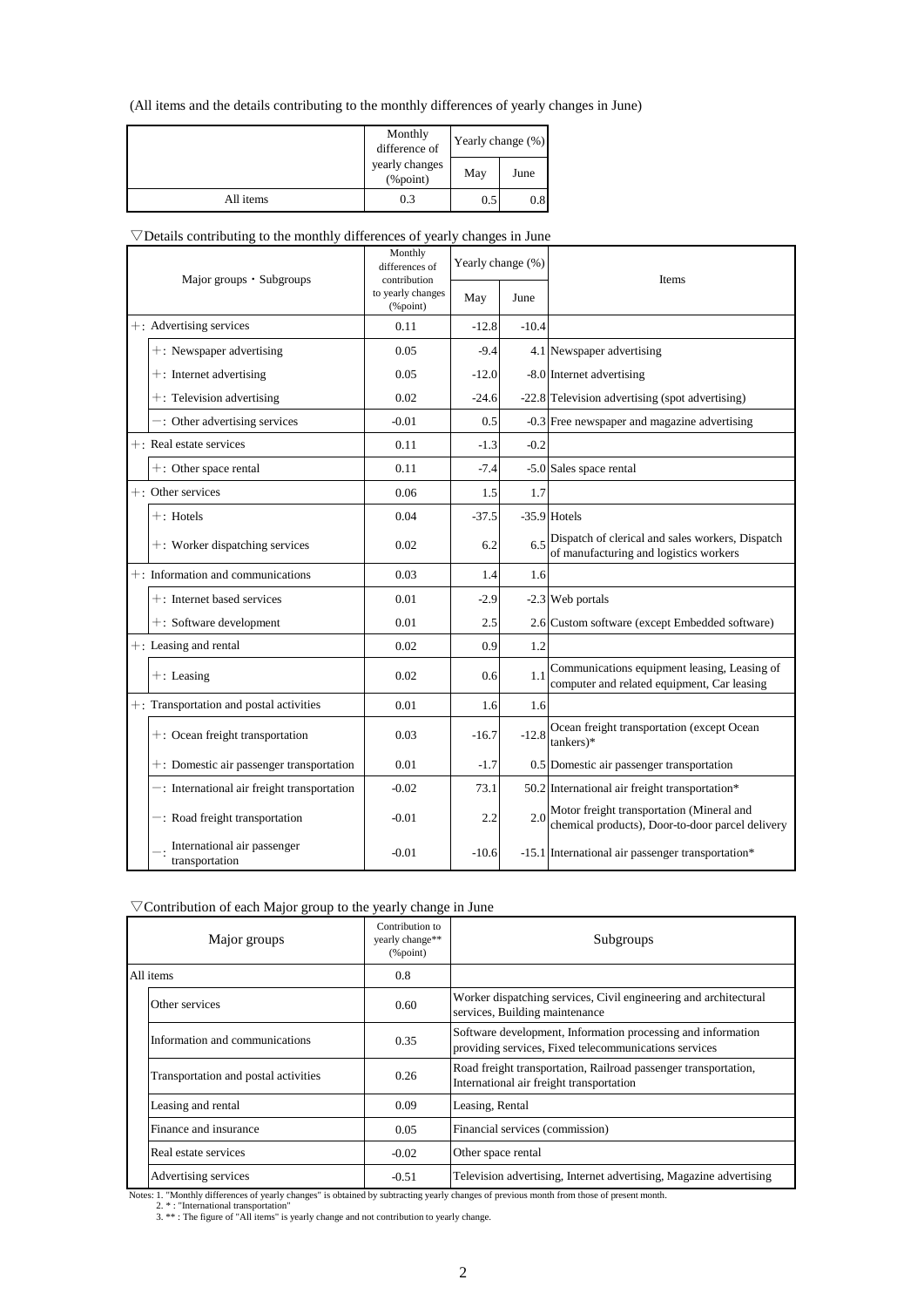# Services Producer Price Index ( Preliminary Figures for June 2020 )

| (Indexes of Major Groups and Subgroups)                                 |         |       |                   |                  |                        |                   | $CY2015 = 100, %$     |
|-------------------------------------------------------------------------|---------|-------|-------------------|------------------|------------------------|-------------------|-----------------------|
|                                                                         | Weight  | Index | Previous<br>month | Yearly<br>change | Previous<br>month      | Monthly<br>change | Previous<br>month     |
| All items                                                               | 1,000.0 | 103.5 | r 103.3           | 0.8              | 0.5<br>$\bf r$         | 0.2               | $-0.6$<br>$\bf r$     |
| Finance and insurance                                                   | 48.3    | 102.4 | 102.4             | 1.0              | 1.0                    | 0.0               | $0.0\,$               |
| Financial services (commission)                                         | 34.7    | 102.6 | 102.6             | 1.7              | 1.8                    | 0.0               | $-0.1$                |
| Property and casualty insurance services                                | 13.6    | 101.9 | r 101.8           | $-0.9$           | $-1.2$<br>$\bf r$      | 0.1               | $-0.1$<br>$\mathbf r$ |
| Real estate services                                                    | 94.5    | 104.1 | r 103.1           | $-0.2$           | $-1.3$<br>$\bf r$      | 1.0               | $-0.9$<br>$\mathbf r$ |
| Real estate agency and management services                              | 23.9    | 107.6 | r 107.4           | 1.7              | 1.5<br>$\bf r$         | 0.2               | 0.0<br>$\mathbf r$    |
| Office space rental                                                     | 26.5    | 114.8 | r 114.7           | 5.3              | 5.6<br>$\bf r$         | 0.1               | 0.9<br>$\mathbf r$    |
| Other space rental                                                      | 44.1    | 95.7  | $r$ 93.7          | $-5.0$           | $-7.4$<br>$\bf r$      | 2.1               | $-2.7$<br>$\bf r$     |
| Transportation and postal activities                                    | 158.0   | 105.1 | r 105.4           | 1.6              | 1.6<br>$\mathbf{r}$    | $-0.3$            | $-0.4$                |
| Railroad passenger transportation                                       | 19.8    | 101.9 | 102.9             | 2.7              | 2.7                    | $-1.0$            | 0.0                   |
| Road passenger transportation                                           | 9.7     | 106.5 | r 106.4           | 3.5              | 3.4<br>$\mathbf r$     | 0.1               | 0.0<br>$\mathbf r$    |
| Water passenger transportation                                          | 0.3     | 105.4 | 105.4             | 7.0              | 7.0                    | 0.0               | 0.0                   |
| International air passenger transportation                              | 1.2     | 95.1  | 95.9              | $-15.1$          | $-10.6$                | $-0.8$            | $-2.3$                |
| Domestic air passenger transportation                                   | 6.0     | 95.2  | 96.0              | 0.5              | $-1.7$                 | $-0.8$            | 2.3                   |
| Railroad freight transportation                                         | 0.9     | 111.0 | 109.1             | 5.0              | 3.0                    | 1.7               | 0.8                   |
| Road freight transportation                                             | 55.0    | 110.2 | r 110.3           | 2.0              | 2.2<br>$\mathbf{r}$    | $-0.1$            | 0.0                   |
| Ocean freight transportation                                            | 7.6     | 86.2  | 83.6              | $-12.8$          | $-16.7$                | 3.1               | $-10.8$               |
| Coastal and inland water freight transportation                         | 5.0     | 106.7 | r 106.7           | 4.1              | 4.0<br>$\mathbf{r}$    | 0.0               | 0.1<br>$\mathbf r$    |
| Marine cargo handling                                                   | 7.4     | 100.9 | 100.9             | 0.4              | 0.4                    | 0.0               | 0.0                   |
| International air freight transportation                                | 1.0     | 122.0 | 148.0             | 50.2             | 73.1                   | $-17.6$           | $-6.4$                |
| Domestic air freight transportation                                     | 0.4     | 164.5 | 159.7             | 65.8             | 58.9                   | 3.0               | 19.4                  |
| Warehousing and storage                                                 | 13.0    | 101.7 | 101.7             | 1.8              | 1.8                    | 0.0               | 0.0                   |
| Packing for freight                                                     | 6.3     | 103.0 | 103.0             | 1.9              | 1.9                    | 0.0               | 0.0                   |
| Toll roads                                                              | 10.6    | 103.9 | 103.9             | 1.9              | 1.9                    | 0.0               | 0.0                   |
| Services relating to water transport                                    | 0.4     | 100.5 | 100.5             | 0.0              | 0.0                    | 0.0               | 0.0                   |
| Airport & air traffic control and services relating<br>to air transport | 3.9     | 105.0 | 105.0             | 1.3              | 1.3                    | 0.0               | 0.0                   |
| Postal services and mail delivery                                       | 9.5     | 109.3 | 109.3             | 1.7              | 1.7                    | 0.0               | 0.0                   |
| Information and communications                                          | 228.3   | 102.4 | r 102.3           | 1.6              | 1.4                    | 0.1               | $-0.1$                |
| Fixed telecommunications services                                       | 24.1    | 101.7 | 101.7             | 1.9              | 1.9                    | 0.0               | $0.0\,$               |
| Mobile telecommunications services                                      | 16.5    | 91.2  | 91.2              | $-1.7$           | $-1.7$                 | 0.0               | 0.0                   |
| Access charges                                                          | 16.2    | 94.7  | 94.7              | 1.2              | 1.2<br>$\bf r$         | 0.0               | $0.0\,$               |
| <b>Broadcasting services</b>                                            | 2.5     | 100.2 | 100.2             | 1.1              | 1.1                    | 0.0               | $-0.9$                |
| Software development                                                    | 75.0    | 107.3 | r 107.3           | 2.6              | 2.5<br>$\bf r$         | 0.0               | $-0.1$<br>$\mathbf r$ |
| Information processing and information<br>providing services            | 54.1    | 102.2 | r 102.2           | 2.0              | 2.0<br>$\mathbf{r}$    | 0.0               | 0.0                   |
| Internet based services                                                 | 19.6    | 99.8  | r 98.9            | $-2.3$           | $-2.9$<br>$\mathbf{r}$ | 0.9               | $-0.9$                |
| Video picture information production                                    | 8.0     | 100.5 | $r$ 100.5         | 2.3              | 2.3<br>$\mathbf{r}$    | 0.0               | $0.0\,$               |
| Newspapers                                                              | 4.5     | 104.8 | 104.8             | 1.7              | 1.7                    | 0.0               | 0.0                   |
| Publishing                                                              | $7.8\,$ | 106.0 | 106.0             | 1.9              | 1.9                    | 0.0               | $0.0\,$               |

Note: r: revised figures (Continued on the following page)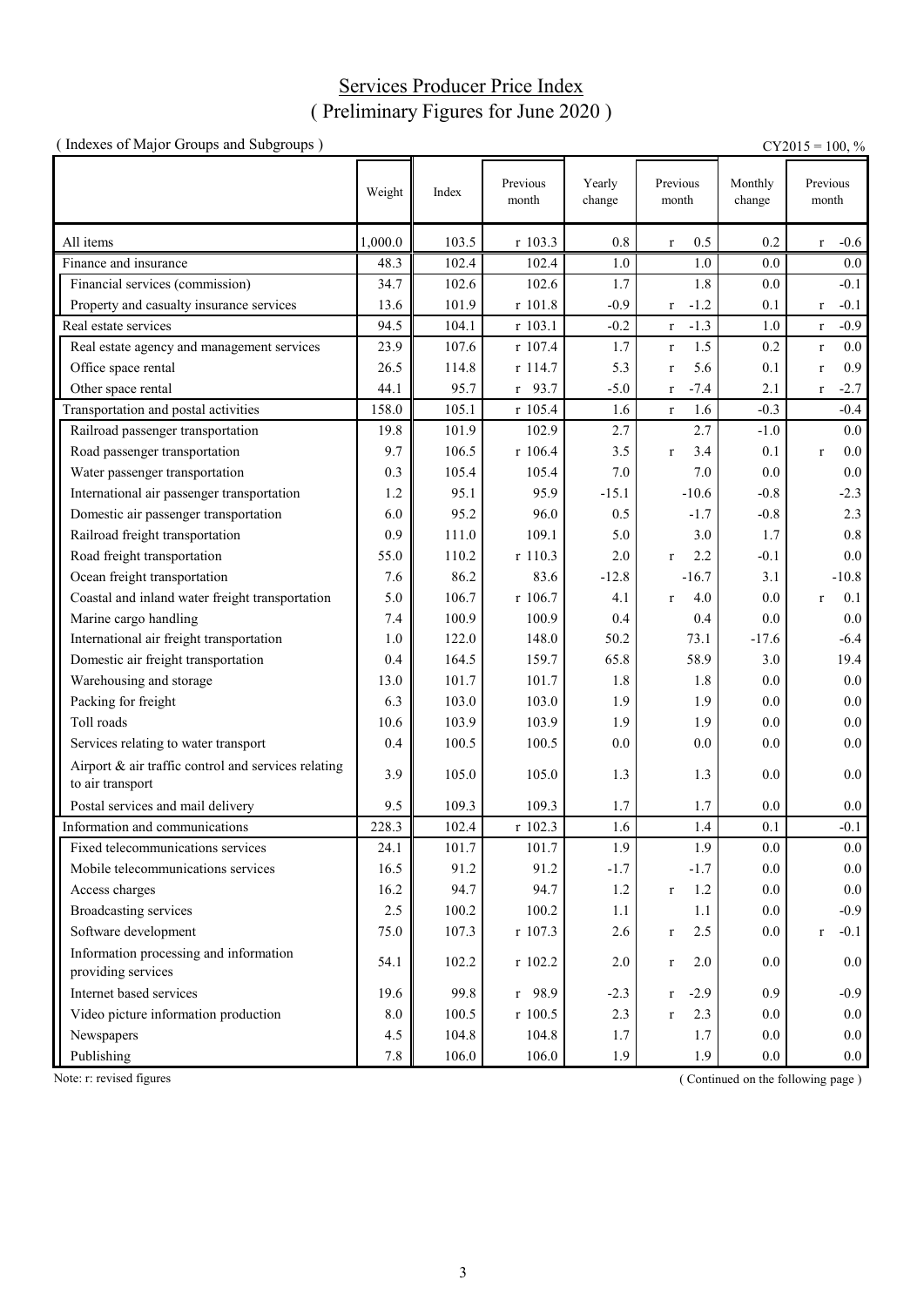|  |  | (Indexes of Major Groups and Subgroups) |  |
|--|--|-----------------------------------------|--|
|  |  |                                         |  |

(  $\text{CY2015} = 100, \%$ 

|                                                                                      | Weight | Index | Previous<br>month    | Yearly<br>change | Previous<br>month   | Monthly<br>change | Previous<br>month      |
|--------------------------------------------------------------------------------------|--------|-------|----------------------|------------------|---------------------|-------------------|------------------------|
| Leasing and rental                                                                   | 79.2   | 100.2 | r 100.3              | 1.2              | 0.9                 | $-0.1$            | $-0.3$<br>$\mathbf{r}$ |
| Leasing                                                                              | 54.3   | 100.3 | r 100.3              | 1.1              | 0.6<br>$\mathbf{r}$ | 0.0               | $-0.3$<br>$\mathbf{r}$ |
| Rental                                                                               | 24.9   | 100.2 | 100.3                | 1.6              | 1.4                 | $-0.1$            | $-0.2$                 |
| Advertising services                                                                 | 49.2   | 91.8  | $r$ 88.5             | $-10.4$          | $r - 12.8$          | 3.7               | $-5.8$<br>$\mathbf{r}$ |
| Television advertising                                                               | 19.2   | 75.7  | 72.2<br>$\mathbf{r}$ | $-22.8$          | $r - 24.6$          | 4.8               | $-9.5$<br>$\mathbf{r}$ |
| Newspaper advertising                                                                | 4.1    | 99.0  | 86.8                 | 4.1              | $-9.4$              | 14.1              | $-10.4$                |
| Magazine advertising                                                                 | 1.3    | 78.2  | $r$ 79.7             | $-14.1$          | $r - 14.5$          | $-1.9$            | $r - 11.1$             |
| Leaflet advertising                                                                  | 4.1    | 104.0 | 104.0                | 2.5              | 2.5                 | 0.0               | 0.0                    |
| Internet advertising                                                                 | 10.9   | 102.8 | $r$ 98.3             | $-8.0$           | $r - 12.0$          | 4.6               | $-4.5$<br>$\mathbf{r}$ |
| Other advertising services                                                           | 9.6    | 105.3 | r 105.5              | $-0.3$           | 0.5<br>$\mathbf r$  | $-0.2$            | $-1.5$<br>$\mathbf{r}$ |
| Other services                                                                       | 342.5  | 105.9 | 106.0                | 1.7              | 1.5                 | $-0.1$            | $-0.3$<br>$\mathbf{r}$ |
| Sewage disposal                                                                      | 9.0    | 101.8 | 101.9                | 1.8              | 1.9                 | $-0.1$            | 0.0                    |
| Waste disposal                                                                       | 17.9   | 107.0 | 107.0                | 2.6              | 2.6                 | 0.0               | 0.0                    |
| Motor vehicle repair and maintenance                                                 | 23.3   | 102.9 | r 102.9              | 2.2              | 2.2<br>$\mathbf{r}$ | 0.0               | 0.0                    |
| Machinery repair and maintenance                                                     | 42.9   | 103.7 | r 103.7              | 2.1              | 2.1<br>$\mathbf{r}$ | 0.0               | 0.0                    |
| Legal and accounting services                                                        | 38.1   | 100.0 | 100.0                | 1.8              | 1.8<br>$\mathbf{r}$ | 0.0               | 0.0                    |
| Other professional services                                                          | 3.3    | 103.8 | r 103.8              | 1.1              | 1.0<br>$\mathbf{r}$ | 0.0               | $-0.5$<br>$\mathbf{r}$ |
| Civil engineering and architectural services                                         | 29.8   | 117.8 | r 118.2              | 3.4              | 3.5<br>$\mathbf{r}$ | $-0.3$            | 0.0<br>$\mathbf{r}$    |
| Commodity inspection, non-destructive testing<br>and surveyor certification services | 6.6    | 104.2 | 103.9                | 2.3              | 1.9<br>$\mathbf r$  | 0.3               | $-0.1$<br>$\mathbf{r}$ |
| Other technical services                                                             | 19.8   | 103.4 | 103.4                | 2.1              | 2.3<br>$\mathbf{r}$ | 0.0               | 0.0                    |
| <b>Employment services</b>                                                           | 5.6    | 111.6 | 111.1                | 4.6              | 4.0                 | 0.5               | $-0.1$                 |
| Worker dispatching services                                                          | 41.1   | 115.5 | r 115.4              | 6.5              | 6.2<br>$\mathbf{r}$ | 0.1               | 0.3<br>$\mathbf{r}$    |
| Training and development services                                                    | 4.2    | 103.7 | 103.7                | 1.9              | 1.9                 | 0.0               | 0.0                    |
| Health and hygiene                                                                   | 6.9    | 104.1 | 104.1                | 1.9              | 1.9                 | 0.0               | 0.0                    |
| Building maintenance                                                                 | 49.0   | 105.0 | r 105.0              | 2.0              | 2.0<br>$\mathbf{r}$ | 0.0               | $-0.4$                 |
| Security services                                                                    | 16.9   | 116.7 | 116.7                | 2.7              | 2.7                 | 0.0               | $-0.7$<br>$\mathbf{r}$ |
| Call centers                                                                         | 4.0    | 106.1 | $r$ 106.1            | 2.3              | 2.3<br>$\mathbf r$  | 0.0               | 0.0                    |
| Hotels                                                                               | 10.0   | 67.4  | $r$ 69.8             | $-35.9$          | $r -37.5$           | $-3.4$            | $-8.0$<br>$\mathbf{r}$ |
| Meal supply services                                                                 | 6.2    | 105.0 | r 105.0              | 2.6              | 2.6<br>$\mathbf{r}$ | 0.0               | 0.0                    |
| Laundry services                                                                     | 7.9    | 103.6 | 103.6                | 2.3              | 2.3                 | 0.0               | 0.0                    |

Note: r: revised figures

## ( References and Reference Indexes ) CY2015 = 100, %

|                                                                                  | Weight | Index | Previous<br>month | Yearly<br>change | Previous<br>month | Monthly<br>change | Previous<br>month |
|----------------------------------------------------------------------------------|--------|-------|-------------------|------------------|-------------------|-------------------|-------------------|
| All items (excluding International transportation)                               | 989.5  | 103.6 | r 103.4           | 0.9              | 0.6               | 0.2               | $-0.5$            |
| Transportation and postal activities<br>(excluding International transportation) | 147.5  | 106.1 | r106.3            | 2.3              | 2.2               | $-0.2$            | 0.2               |
| International transportation                                                     | 10.5   | 91.8  | 92.5              | $-7.3$           | $-7.5$            | $-0.8$            | $-8.5$            |
| Intellectual properties licensing (export)                                       |        | 90.9  | 89.8              | $-0.4$           | $-2.9$            | 1.2               | $-0.3$            |
| Intellectual properties licensing (import)                                       |        | 88.5  | 88.5              | $-0.6$           | $-1.2$            | $0.0\,$           | $-0.2$            |

Note: r: revised figures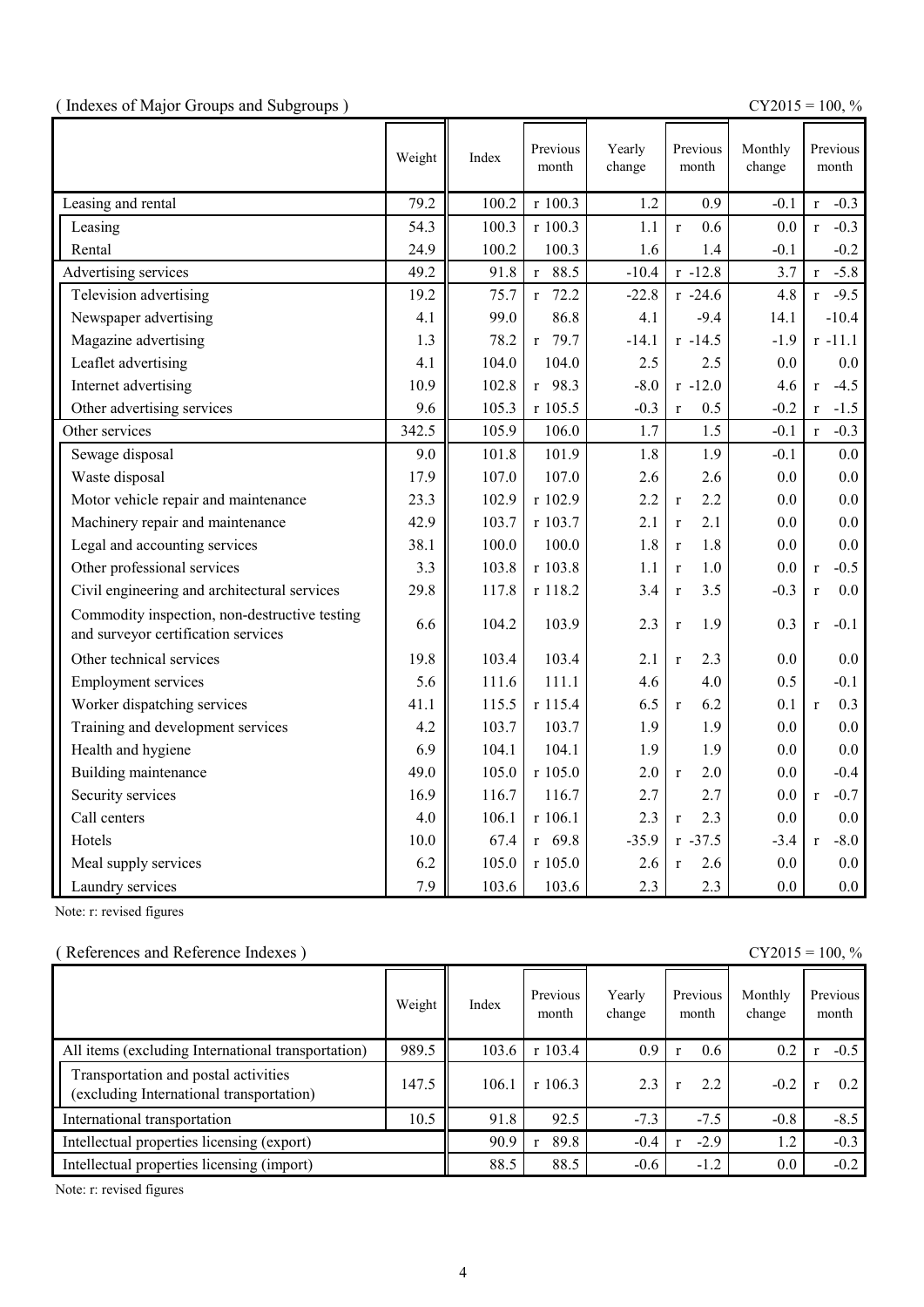# Indexes of Major Groups (Time-Series Data)

|           |                                    |                 |                  |                       |                  |                      |                    |                                         | $CY2015 = 100, %$     |
|-----------|------------------------------------|-----------------|------------------|-----------------------|------------------|----------------------|--------------------|-----------------------------------------|-----------------------|
|           |                                    | All items       |                  | Finance and insurance |                  | Real estate services |                    | Transportation and postal<br>activities |                       |
|           |                                    |                 | Yearly           |                       | Yearly           |                      | Yearly             |                                         | Yearly                |
|           |                                    |                 | change           |                       | change           |                      | change             |                                         | change                |
|           | Weight                             | 1,000.0         |                  | 48.3                  |                  | 94.5                 |                    | 158.0                                   |                       |
| CY        | 2017                               | 101.0           | 0.7              | 101.1                 | 0.4              | 102.4                | 1.4                | 100.2                                   | $1.4$                 |
|           | 2018                               | 102.2           | $1.2\,$          | 101.2                 | 0.1              | 103.6                | 1.2                | 102.7                                   | 2.5                   |
|           | 2019                               | 103.3           | 1.1              | 101.8                 | 0.6              | 104.8                | 1.2                | 104.4                                   | 1.7                   |
| <b>FY</b> | 2017                               | 101.3           | 0.9              | 101.1                 | 0.3              | 102.7                | 1.4                | 100.6                                   | 1.6                   |
|           | 2018<br>2019                       | 102.4<br>103.8  | 1.1<br>1.4       | 101.3<br>102.2        | 0.2<br>0.9       | 103.7<br>105.6       | 1.0<br>1.8         | 103.2<br>105.1                          | 2.6<br>$1.8\,$        |
|           | 2019/Q3                            | 102.7           | 0.4              | 101.4                 | 0.2              | 104.3                | 0.4                | 104.4                                   | 0.9                   |
|           | Q4                                 | 104.9           | 2.1              | 103.0                 | 1.6              | 107.0                | 2.9                | 106.2                                   | 2.3                   |
|           | 2020/Q1                            | 104.6           | 1.9              | 103.0                 | 1.6              | 106.7                | 2.8                | 105.9                                   | 2.5                   |
|           | Q2                                 | 103.6           | 0.8              | 102.4                 | 1.0              | 103.7                | $-0.6$             | 105.4                                   | 1.6                   |
|           | 2019/May                           | 102.8           | 0.9              | 101.4                 | 0.3              | 104.5                | 1.2                | 103.7                                   | 1.3                   |
|           | June                               | 102.7           | 0.7              | 101.4                 | 0.4              | 104.3                | 1.0                | 103.4                                   | $1.0\,$               |
|           | July                               | 102.8           | 0.5              | 101.5                 | 0.3              | 104.2                | 0.3                | 104.3                                   | 0.9                   |
|           | Aug.                               | 102.7           | 0.4              | 101.4                 | 0.2              | 104.4                | 0.3                | 104.9                                   | $0.8\,$               |
|           | Sep.                               | 102.7           | 0.4              | 101.4                 | 0.1              | 104.2                | 0.6                | 104.1                                   | 1.0                   |
|           | Oct.<br>Nov.                       | 104.8<br>104.9  | 2.1<br>2.0       | 102.8<br>102.9        | 1.4<br>1.5       | 106.3<br>106.9       | 2.6<br>3.0         | 106.4<br>105.9                          | 2.3<br>2.2            |
|           | Dec.                               | 104.9           | 2.0              | 103.2                 | 1.9              | 107.7                | 3.0                | 106.4                                   | 2.4                   |
|           | $2020/$ Jan.                       | 104.6           | 2.2              | 103.1                 | 1.7              | 107.1                | 3.2                | 106.0                                   | 2.9                   |
|           | Feb.                               | 104.6           | 2.1              | 103.0                 | 1.5              | 106.6                | 3.2                | 105.8                                   | 2.6                   |
|           | Mar.                               | 104.7           | 1.5              | 103.0                 | 1.6              | 106.3                | 1.9                | 106.0                                   | 2.1                   |
|           | Apr.                               | 103.9           | 0.9              | 102.4                 | 1.0              | 104.0                | $-0.2$             | 105.8                                   | $1.8\,$               |
|           | May                                | 103.3           | 0.5              | 102.4                 | 1.0              | 103.1                | $-1.3$             | 105.4                                   | 1.6                   |
|           |                                    |                 |                  |                       |                  |                      |                    |                                         |                       |
|           | June                               | 103.5           | 0.8              | 102.4                 | 1.0              | 104.1                | $-0.2$             | 105.1                                   |                       |
|           |                                    | Information and |                  |                       |                  |                      |                    |                                         |                       |
|           |                                    | communications  |                  | Leasing and rental    |                  | Advertising services |                    | Other services                          |                       |
|           |                                    |                 | Yearly<br>change |                       | Yearly<br>change |                      | Yearly<br>change   |                                         | Yearly<br>change      |
|           | Weight                             | 228.3           |                  | 79.2                  |                  | 49.2                 |                    | 342.5                                   |                       |
| CY        | 2017                               | 100.2           | 0.1              | 99.1                  | $-0.4$           | 101.9                | 0.9                | 101.9                                   | 1.1                   |
|           | 2018                               | 100.9           | 0.7              | 99.2                  | 0.1              | 102.9                | 1.0                | 103.1                                   | $1.2\,$               |
|           | 2019                               | 101.3           | 0.4              | 99.5                  | 0.3              | 103.5                | 0.6                | 104.7                                   | 1.6                   |
| <b>FY</b> | 2017                               | 100.3           | 0.1              | 99.1                  | $-0.3$           | 102.4                | 0.9                | 102.1                                   | 1.1                   |
|           | 2018                               | 100.9           | 0.6              | 99.2                  | 0.1              | 103.4                | 1.0                | 103.4                                   | 1.3                   |
|           | 2019                               | $101.8\,$       | $0.9\,$          | 99.9                  | 0.7              | 102.8                | $-0.6$             | 105.3                                   | $1.8\,$               |
|           | 2019/Q3                            | 100.8           | $-0.3$           | 98.8                  | $-0.3$           | 99.7                 | $-0.3$             | 104.4                                   | $1.2\,$               |
|           | Q <sub>4</sub><br>$2020/\sqrt{Q1}$ | 102.8<br>102.7  | 1.9<br>1.9       | $100.8\,$<br>100.8    | $1.4$<br>1.6     | 105.1<br>103.2       | $-0.9$<br>$-2.5$   | 106.3<br>106.1                          | $2.5\,$<br>$2.2\,$    |
|           | Q2                                 | 102.4           | 1.6              | 100.4                 | $1.2$            | 91.4                 | $-11.5$            | 106.1                                   | $1.7\,$               |
|           | 2019/May                           | 100.9           | $0.0\,$          | 99.4                  | 0.3              | 101.5                | $1.8\,$            | 104.4                                   | $1.4\,$               |
|           | June                               | $100.8\,$       | $-0.2$           | 99.0                  | 0.1              | 102.4                | $0.7\,$            | 104.1                                   | $1.0\,$               |
|           | July                               | 100.8           | $-0.2$           | 98.8                  | $-0.4$           | 101.3                | $0.4\,$            | 104.3                                   | $1.1\,$               |
|           | Aug.                               | 100.8           | $-0.4$           | 98.8                  | $-0.3$           | 97.1                 | $-0.1$             | 104.5                                   | 1.2                   |
|           | Sep.                               | 100.9           | $-0.3$           | 98.8                  | $-0.2$           | 100.7                | $-1.1$             | 104.3                                   | $1.1\,$               |
|           | Oct.                               | 102.9           | $2.0\,$          | 100.8                 | $1.3\,$          | 102.8                | $-1.3$             | 106.3                                   | 2.6                   |
|           | Nov.<br>Dec.                       | 102.6<br>102.8  | 1.7<br>1.9       | 100.9<br>100.6        | $1.5\,$<br>$1.4$ | 107.1<br>105.4       | $-0.5$<br>$-0.9$   | 106.4<br>106.1                          | $2.5\,$               |
|           | 2020/ Jan.                         | 102.8           | $2.2\,$          | 100.8                 | $1.8\,$          | 101.7                | $-1.1$             | 106.1                                   | $2.4\,$<br>$2.6\,$    |
|           | Feb.                               | 102.7           | 1.9              | 101.1                 | 1.6              | 101.4                | $-1.0$             | 106.3                                   | $2.4\,$               |
|           | Mar.                               | 102.6           | $1.7\,$          | 100.6                 | 1.6              | 106.4                | $-5.3$             | 106.0                                   | $1.8\,$               |
|           | Apr.                               | 102.4           | 1.6              | $100.6\,$             | $1.3\,$          | 93.9                 | $-11.3$            | 106.3                                   | $1.7\,$               |
|           | May<br>June                        | 102.3<br>102.4  | 1.4<br>1.6       | 100.3<br>100.2        | 0.9<br>$1.2\,$   | 88.5<br>91.8         | $-12.8$<br>$-10.4$ | 106.0<br>105.9                          | 1.6<br>$1.5\,$<br>1.7 |

Note: "Q1" = January to March, "Q2" = April to June, "Q3" = July to September, and "Q4" = October to December

The next monthly report will be released on Wednesday, August 26, 2020.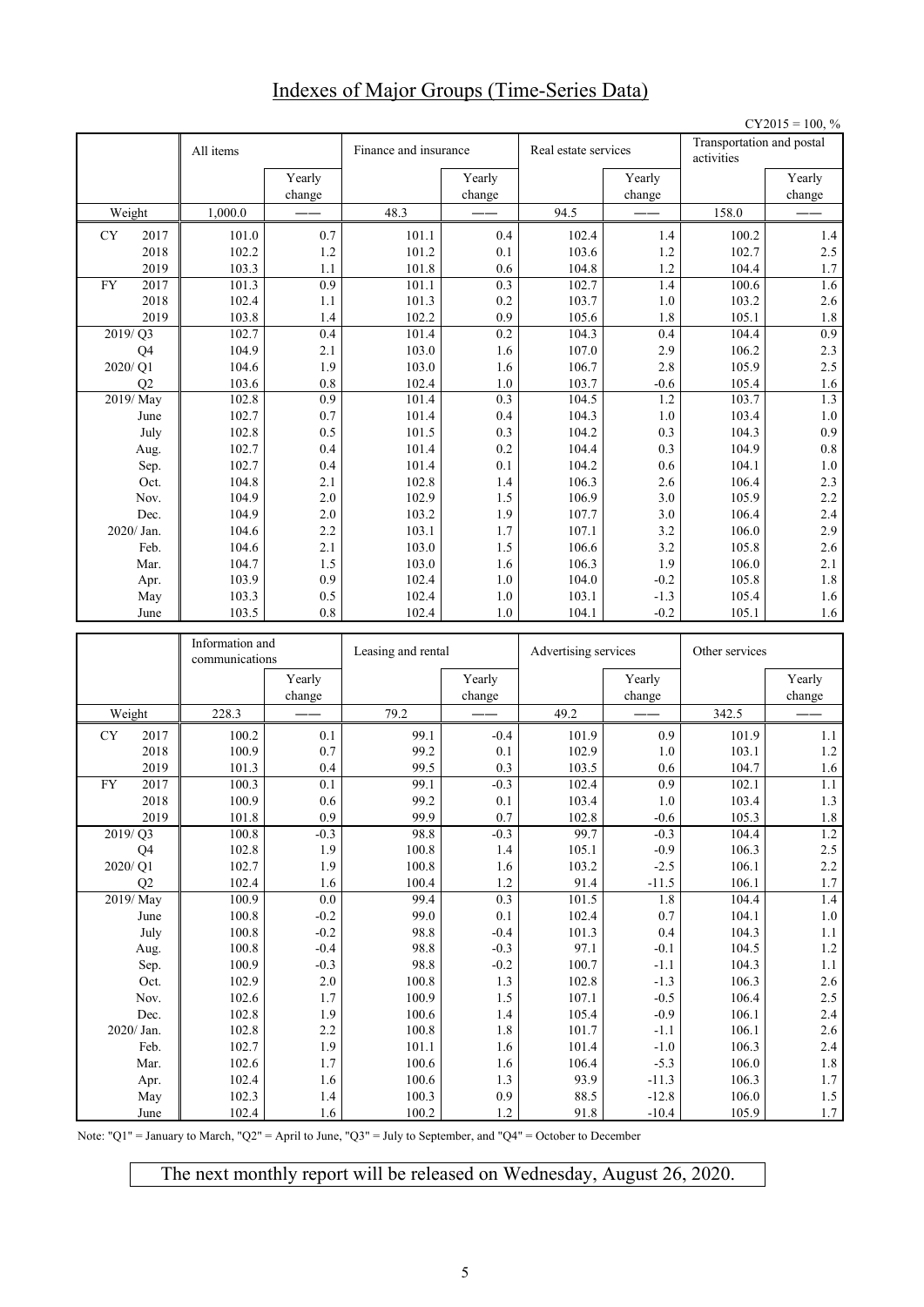# (Special Table) Services Producer Price Index excluding Consumption Tax

 $CY2015 = 100, %$ 

|                             |              |       |              | All items        |              |                                  |                                          |       |              |                  |              |                                  |  |
|-----------------------------|--------------|-------|--------------|------------------|--------------|----------------------------------|------------------------------------------|-------|--------------|------------------|--------------|----------------------------------|--|
|                             |              |       |              |                  |              |                                  | (Ref.) All items                         |       |              |                  |              |                                  |  |
|                             |              |       |              |                  |              |                                  | (excluding International transportation) |       |              |                  |              |                                  |  |
|                             |              | Index |              | Yearly<br>change |              | Monthly<br>(Quarterly)<br>change |                                          | Index |              | Yearly<br>change |              | Monthly<br>(Quarterly)<br>change |  |
| 2019/Q1                     | $\bf r$      | 102.6 | $\mathbf{r}$ | 1.0              |              | $-0.1$                           |                                          | 102.7 |              | 1.1              |              | 0.0                              |  |
| Q <sub>2</sub>              | $\bf r$      | 102.8 | $\mathbf{r}$ | 0.8              |              | 0.2                              |                                          | 102.9 |              | 0.9              |              | 0.2                              |  |
| Q <sub>3</sub>              | r            | 102.7 | r            | 0.4              |              | $-0.1$                           |                                          | 102.8 |              | 0.5              |              | $-0.1$                           |  |
| Q <sub>4</sub>              | $\mathbf{r}$ | 103.0 |              | 0.3              |              | 0.3                              | $\mathbf{r}$                             | 103.0 | $\mathbf{r}$ | 0.3              | $\mathbf{r}$ | 0.2                              |  |
| 2020/Q1                     | $\mathbf{r}$ | 102.8 |              | 0.2              |              | $-0.2$                           | $\mathbf{r}$                             | 102.8 | $\mathbf{r}$ | 0.1              |              | $-0.2$                           |  |
| Q2                          |              | 101.7 |              | $-1.1$           |              | $-1.1$                           |                                          | 101.8 |              | $-1.1$           |              | $-1.0$                           |  |
| 2019/May                    |              | 102.8 |              | 0.9              | $\mathbf{r}$ | $-0.2$                           | $\mathbf{r}$                             | 102.8 | $\mathbf{r}$ | 0.9              | $\mathbf{r}$ | $-0.3$                           |  |
| June                        |              | 102.7 |              | 0.7              |              | $-0.1$                           |                                          | 102.7 |              | 0.7              | $\mathbf{r}$ | $-0.1$                           |  |
| July                        |              | 102.8 |              | 0.5              |              | 0.1                              |                                          | 102.8 |              | 0.5              |              | 0.1                              |  |
| Aug.                        | $\bf r$      | 102.7 | r            | 0.4              | $\mathbf{r}$ | $-0.1$                           |                                          | 102.8 |              | 0.5              |              | 0.0                              |  |
| Sep.                        | $\mathbf{r}$ | 102.7 | r            | 0.4              |              | 0.0                              | $\mathbf{r}$                             | 102.7 | $\mathbf{r}$ | 0.5              | $\mathbf{r}$ | $-0.1$                           |  |
| Oct.                        | $\mathbf{r}$ | 102.9 |              | 0.3              |              | 0.2                              | $\mathbf{r}$                             | 102.9 | $\mathbf{r}$ | 0.3              |              | 0.2                              |  |
| Nov.                        | $\mathbf{r}$ | 103.1 |              | 0.3              |              | 0.2                              | $\mathbf{r}$                             | 103.1 | $\mathbf{r}$ | 0.3              |              | 0.2                              |  |
| Dec.                        | $\mathbf{r}$ | 103.1 | r            | 0.3              |              | 0.0                              |                                          | 103.1 |              | 0.3              | $\mathbf{r}$ | 0.0                              |  |
| $2020/$ Jan.                | $\mathbf{r}$ | 102.8 | r            | 0.5              |              | $-0.3$                           |                                          | 102.8 |              | 0.5              |              | $-0.3$                           |  |
| Feb.                        |              | 102.8 | r            | 0.4              | $\mathbf{r}$ | 0.0                              |                                          | 102.8 |              | 0.3              |              | 0.0                              |  |
| Mar.                        | $\mathbf{r}$ | 102.9 | r            | $-0.3$           | r            | 0.1                              | $\mathbf{r}$                             | 102.9 | $\mathbf{r}$ | $-0.3$           | $\mathbf{r}$ | 0.1                              |  |
| Apr.                        | $\mathbf{r}$ | 102.0 |              | $-1.0$           | r            | $-0.9$                           |                                          | 102.1 |              | $-1.0$           | $\mathbf{r}$ | $-0.8$                           |  |
| May                         | $\mathbf{r}$ | 101.5 | r            | $-1.3$           | r            | $-0.5$                           | $\mathbf{r}$                             | 101.6 | $\bf r$      | $-1.2$           | r            | $-0.5$                           |  |
| June<br>Preliminary Figures |              | 101.7 |              | $-1.0$           |              | 0.2                              |                                          | 101.8 |              | $-0.9$           |              | 0.2                              |  |

Notes: 1. "Q1" = January to March, "Q2" = April to June, "Q3" = July to September, and "Q4" = October to December 2. r: revised figures

( Developments in Price Index )

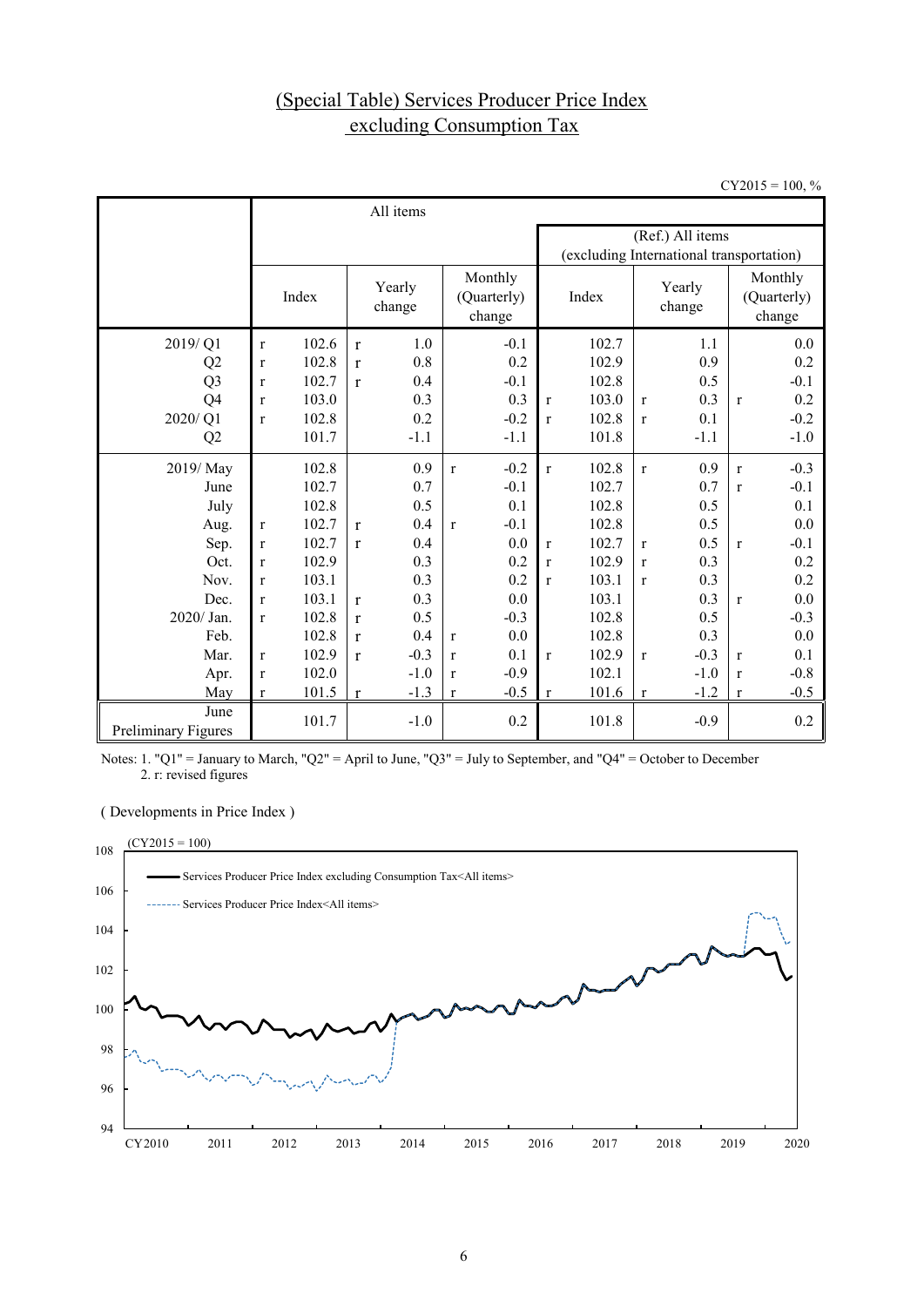# (Special Table) Services Producer Price Index excluding Consumption Tax

(All items and the details contributing to the monthly differences of yearly changes in June)

|           | Monthly<br>difference of       | Yearly change (%) |        |  |
|-----------|--------------------------------|-------------------|--------|--|
|           | yearly changes<br>$(\%$ point) | May               | June   |  |
| All items | 0.3                            | $-1.3$            | $-1.0$ |  |

#### $\nabla$ Details contributing to the monthly differences of yearly changes in June

| Major groups • Subgroups                       | Monthly<br>differences of<br>contribution | Yearly change (%) |         | <b>Items</b>                                                                                        |  |  |
|------------------------------------------------|-------------------------------------------|-------------------|---------|-----------------------------------------------------------------------------------------------------|--|--|
|                                                | to yearly changes<br>$(\%$ point)         | May               | June    |                                                                                                     |  |  |
| +: Advertising services                        | 0.11                                      | $-14.4$           | $-11.9$ |                                                                                                     |  |  |
| $+$ : Newspaper advertising                    | 0.05                                      | $-11.1$           |         | 2.2 Newspaper advertising                                                                           |  |  |
| $+$ : Internet advertising                     | 0.05                                      | $-13.6$           |         | -9.7 Internet advertising                                                                           |  |  |
| $+$ : Television advertising                   | 0.02                                      | $-26.0$           |         | -24.3 Television advertising (spot advertising)                                                     |  |  |
| -: Other advertising services                  | $-0.01$                                   | $-1.3$            |         | -2.1 Free newspaper and magazine advertising                                                        |  |  |
| $+$ : Real estate services                     | 0.10                                      | $-3.2$            | $-2.0$  |                                                                                                     |  |  |
| $+$ : Other space rental                       | 0.10                                      | $-9.1$            |         | -6.7 Sales space rental                                                                             |  |  |
| $+$ : Other services                           | 0.06                                      | $-0.3$            | $-0.1$  |                                                                                                     |  |  |
| $+$ : Hotels                                   | 0.04                                      | $-38.6$           |         | $-37.2$ Hotels                                                                                      |  |  |
| +: Worker dispatching services                 | 0.02                                      | 4.2               | 4.6     | Dispatch of clerical and sales workers, Dispatch<br>of manufacturing and logistics workers          |  |  |
| +: Information and communications              | 0.03                                      | $-0.4$            | $-0.2$  |                                                                                                     |  |  |
| +: Internet based services                     | 0.01                                      | $-4.7$            |         | -4.0 Web portals                                                                                    |  |  |
| $+$ : Software development                     | 0.01                                      | 0.7               |         | 0.8 Custom software (except Embedded software)                                                      |  |  |
| +: Leasing and rental                          | 0.02                                      | $-0.9$            | $-0.6$  |                                                                                                     |  |  |
| $+$ : Leasing                                  | 0.02                                      | $-1.2$            | $-0.8$  | Communications equipment leasing, Leasing of<br>computer and related equipment, Car leasing         |  |  |
| $+$ : Transportation and postal activities     | 0.01                                      | 0.0               | 0.1     |                                                                                                     |  |  |
| $+$ : Ocean freight transportation             | 0.03                                      | $-16.7$           | $-12.8$ | Ocean freight transportation (except Ocean<br>$tankers)*$                                           |  |  |
| +: Domestic air passenger transportation       | 0.01                                      | $-3.6$            |         | -1.4 Domestic air passenger transportation                                                          |  |  |
| $-$ : International air freight transportation | $-0.02$                                   | 73.1              |         | 50.2 International air freight transportation*                                                      |  |  |
| $-$ : Road freight transportation              | $-0.01$                                   | 0.5               |         | $0.2$ Motor freight transportation (Mineral and<br>chemical products), Door-to-door parcel delivery |  |  |
| International air passenger<br>transportation  | $-0.01$                                   | $-10.6$           |         | -15.1 International air passenger transportation*                                                   |  |  |

#### $\nabla$  Contribution of each Major group to the yearly change in June

| Major groups                         | Contribution to<br>yearly change**<br>$(\%$ point) | Subgroups                                                                                                       |  |  |
|--------------------------------------|----------------------------------------------------|-----------------------------------------------------------------------------------------------------------------|--|--|
| All items                            | $-1.0$                                             |                                                                                                                 |  |  |
| Advertising services                 | $-0.59$                                            | Television advertising, Internet advertising, Other advertising services                                        |  |  |
| Real estate services                 | $-0.20$                                            | Other space rental, Real estate agency and management services                                                  |  |  |
| Information and communications       | $-0.06$                                            | Internet based services, Mobile telecommunications services, Access<br>charges                                  |  |  |
| Leasing and rental                   | $-0.05$                                            | Leasing, Rental                                                                                                 |  |  |
| Other services                       | $-0.04$                                            | Hotels, Other professional services, Sewage disposal                                                            |  |  |
| Finance and insurance                | $-0.01$                                            | Property and casualty insurance services                                                                        |  |  |
| Transportation and postal activities | 0.01                                               | International air freight transportation, Domestic air freight<br>transportation, Road passenger transportation |  |  |

Notes: 1. "Monthly differences of yearly changes" is obtained by subtracting yearly changes of previous month from those of present month.<br>2. \*: "International transportation"<br>3. \*\*: The figure of "All items" is yearly cha